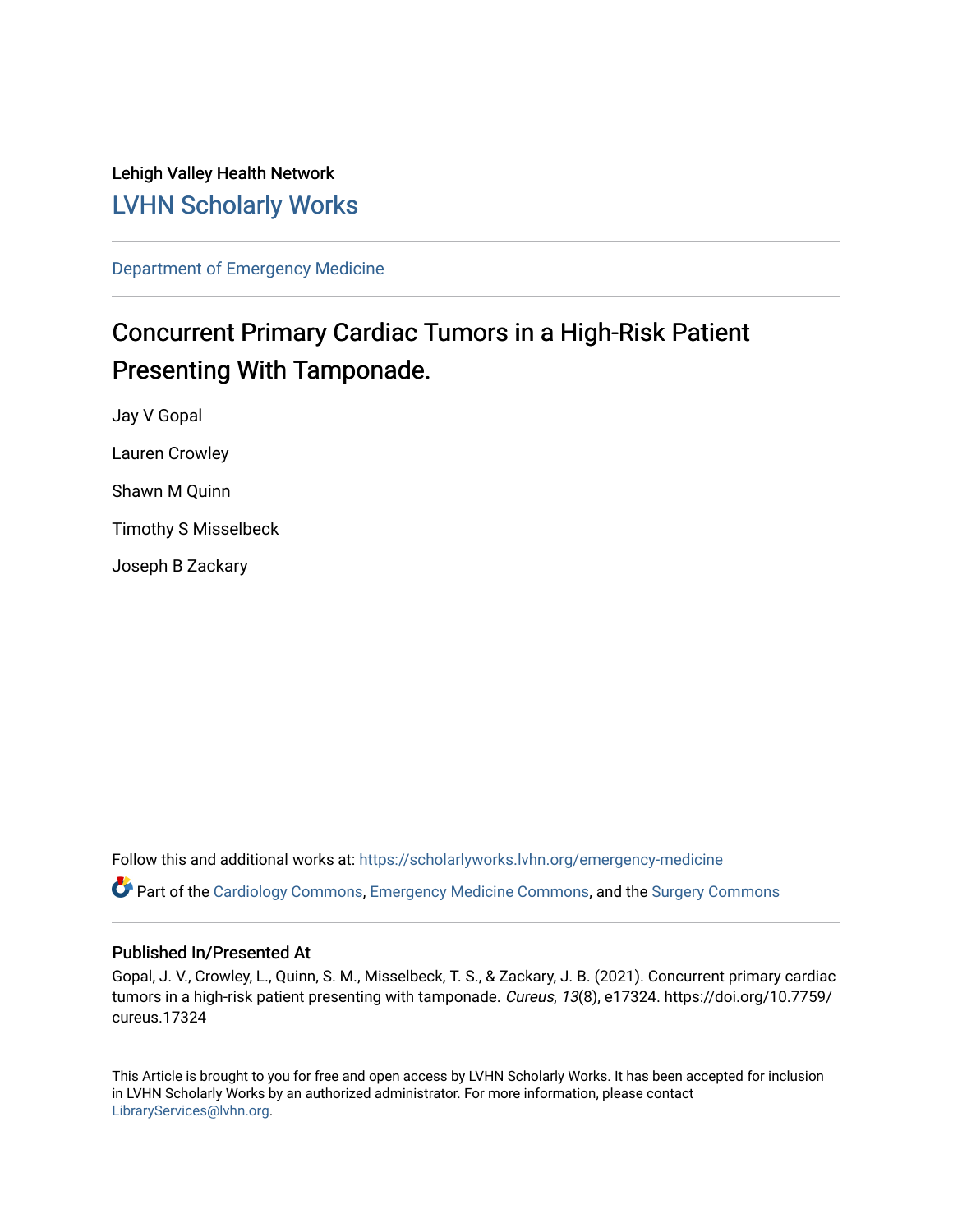## <span id="page-1-0"></span>**Concurrent Primary Cardiac Tumors in a High-Risk Patient Presenting With Tamponade**

Jay V. [Gopal](https://www.cureus.com/users/257260-jay-v-gopal)  $^1$  , Lauren [Crowley](https://www.cureus.com/users/257313-lauren-m-crowley)  $^1$  , [Shawn](https://www.cureus.com/users/257315-shawn-m-quinn) M. Quinn  $^1$  , Timothy S. [Misselbeck](https://www.cureus.com/users/257317-timothy-misselbeck)  $^2$  , Joseph B. [Zackary](https://www.cureus.com/users/257316-joseph-b-zackary)  $^1$ 

1. Department of Emergency and Hospital Medicine, Lehigh Valley Health Network, University of South Florida Morsani College of Medicine, Bethlehem, USA 2. Department of Surgery, Lehigh Valley Health Network, University of South Florida Morsani College of Medicine, Bethlehem, USA

**Corresponding author:** Jay V. Gopal, jay.gopal@lvhn.org

#### **Abstract**

Primary cardiac tumors are rare, particularly in the elderly population. The patient described in this report presented with symptoms of dyspnea on exertion, leg swelling, and weight gain and was found to have two histologically distinct cardiac masses: atrial myxoma with concurrent aortic fibroelastoma. Given her history of cirrhosis and end-stage renal disease, the patient was a poor surgical candidate but opted for excision of both masses. The patient eventually succumbed to her cirrhosis six weeks after presentation. In this report, we advocate for further research into medical management for the unique presentation of concurrent primary cardiac tumors in high-operative-risk patients, particularly those whose symptoms are mostly due to tamponade.

**Categories:** Cardiology, Emergency Medicine

**Keywords:** primary cardiac tumors, atrial myxoma, tamponade, emergency echocardiography, imminent mitral annular obstruction

#### **Introduction**

This was presented in the Medical Student/Resident Cardiothoracic Surgery Poster session at the virtual Chest Annual Meeting October 18-21, 2020. Atrial myxomas are the most common primary cardiac tumor, constituting half of all primary cardiac tumors and occurring predominantly in adults [1-3]. While the prevalence of primary cardiac tumors is approximately 3% overall, of those, 75% are benign and include other types such as lipomas, papillary fibroelastomas, and rhabdomyomas [3]. Cardiac tumors can be tricky to identify on initial presentation because symptoms will vary based on the tumor's potential embolization, location, and size. Atrial myxomas tend to occur in middle age to late adulthood, much less so in the geriatric population [4]. While there have been reports documenting unique presentations of primary cardiac tumors, there is a paucity of literature surrounding conservative management in elderly, highoperative-risk patients with two concurrent primary cardiac tumors. We report a case of an elderly patient with two distinct histologically cardiac masses, initially presenting with symptoms of heart failure.

#### **Case Presentation**

A 70-year-old female with a past medical history of squamous cell carcinoma, type II diabetes, rheumatoid arthritis, alcoholic cirrhosis with esophageal varices, tobacco abuse, and stage five chronic kidney disease presented to the emergency department with generalized abdominal pain, leg swelling, four weeks of dyspnea on exertion, and a weight gain of 29 pounds. She had been taking intermittent furosemide dosing at home with decreased response compared to baseline. Family history was notable for multiple types of cancer (ovarian, lung, breast), although the patient was up-to-date and negative for all relevant cancer screenings. She was hypertensive (154/58 mmHg), tachycardic (104 beats per minute), febrile (100.3 degrees Fahrenheit), and borderline tachypneic (20 breaths per minute) at presentation. Physical exam was notable for bilateral lower extremity 3+ pitting edema, an abdominal fluid wave, a systolic murmur at the left lower sternal border, and bibasilar crackles. Labs were significant for normocytic anemia, elevated blood urea nitrogen (BUN) and creatinine, hyponatremia, hypercalcemia, hypoalbuminemia, and elevated alkaline phosphatase. Troponins were negative, but the patient had elevated pro-B-type natriuretic peptide (proBNP). The chest radiograph demonstrated cardiomegaly (Figure *[1](#page-1-0)*).

**Review began** 07/28/2021 **Review ended** 08/10/2021 **Published** 08/20/2021

#### **© Copyright** 2021

Gopal et al. This is an open access article distributed under the terms of the Creative Commons Attribution License CC-BY 4.0., which permits unrestricted use, distribution, and reproduction in any medium, provided the original author and source are credited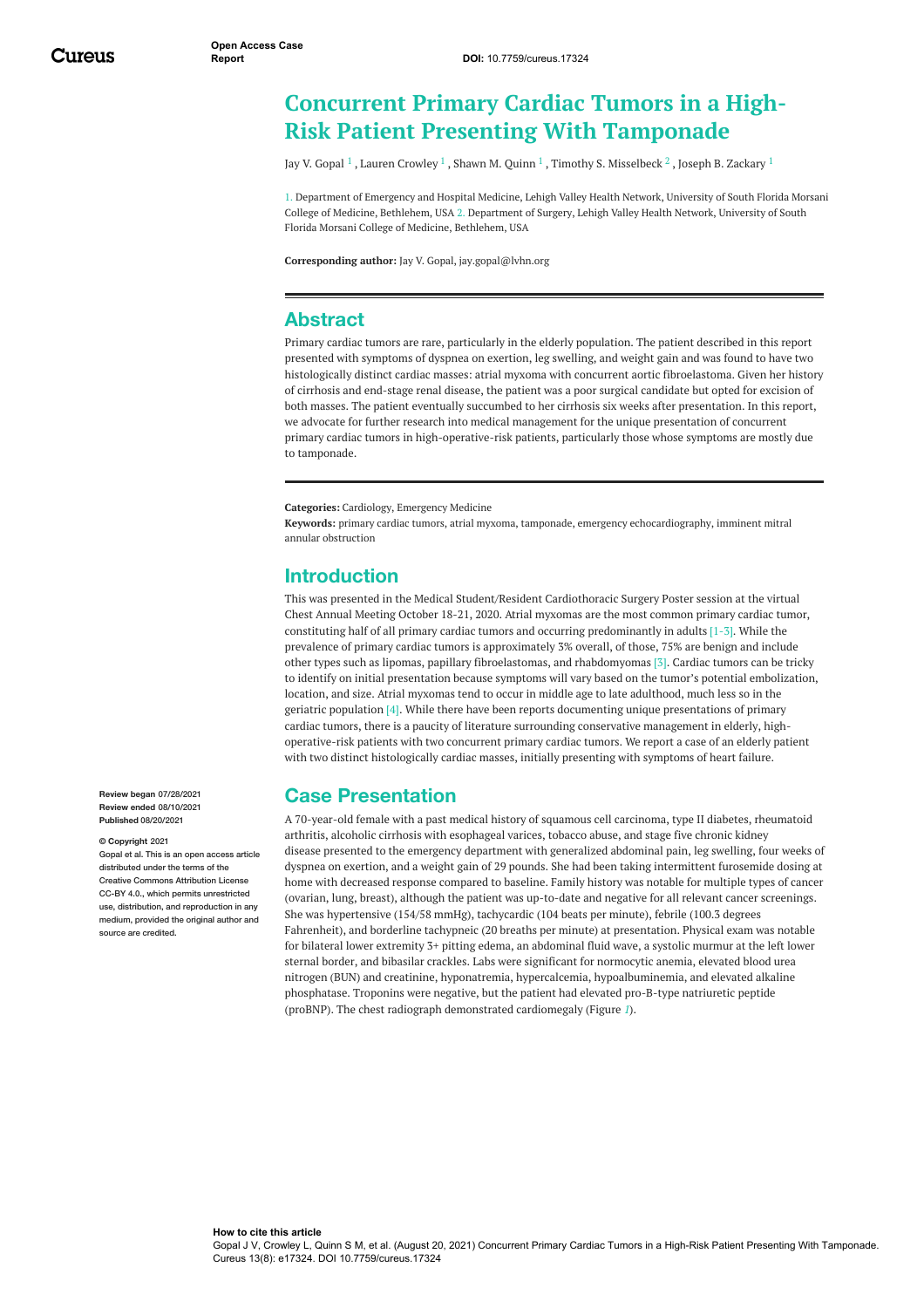<span id="page-2-0"></span>

#### **FIGURE 1: Chest x-ray (anterior-posterior view)**

<span id="page-2-1"></span>A large pericardial effusion, abdominal ascites, and a left atrial mass that was echogenic were found with a point of care ultrasound. There were concerning signs for tamponade indicated by collapse of the right atria during diastole on the official 2D echocardiogram (Figure *[2](#page-2-0)*, *[3](#page-2-1)*).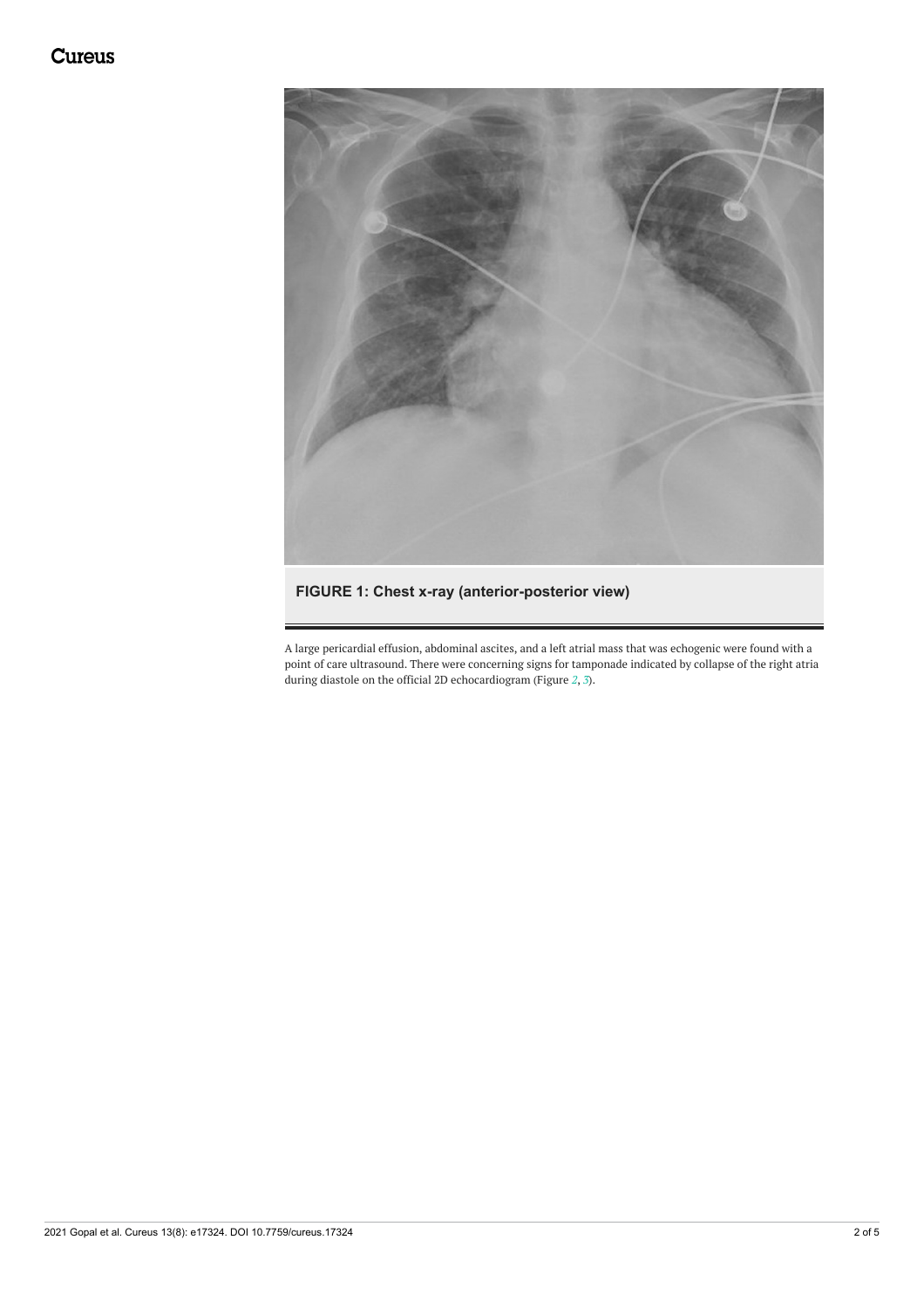<span id="page-3-0"></span>

**FIGURE 2: Transthoracic echocardiogram (TTE) left atrial myxoma 4 chamber view**

4CHA - 4 chamber, LV - left ventricular, RV - right ventricular, RA - right atrium



**FIGURE 3: Transthoracic echocardiogram (TTE) left atrial myxoma parasternal long-axis view**

PLAX - parasternal long-axis view, RV - right ventricle, LV - left ventricle

A total of 760cc of transudative fluid was drained via pericardial tap, resulting in the resolution of the patient's symptoms. Two masses were evident on the transesophageal echocardiogram (TEE, Figure *[4](#page-3-0)*). The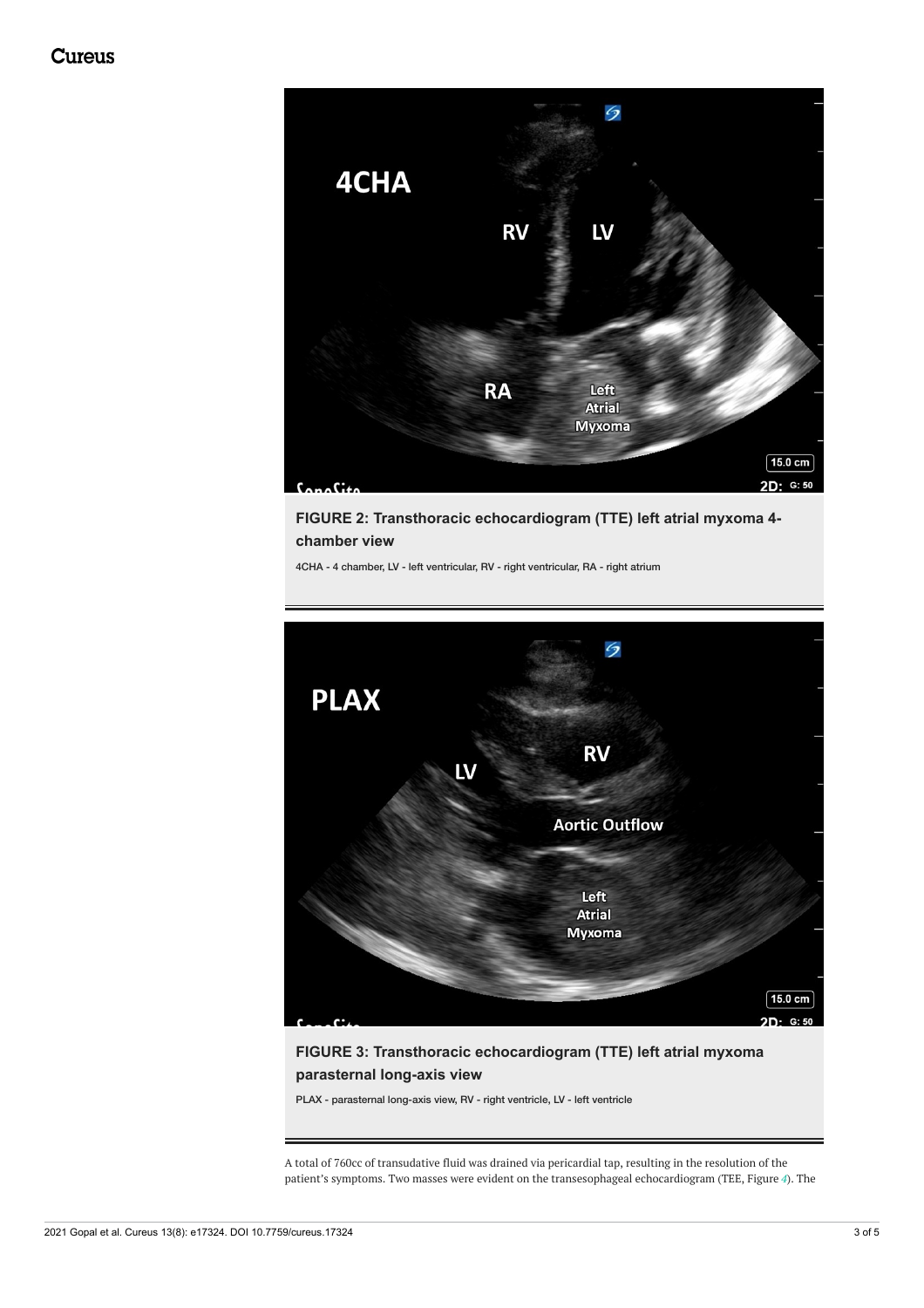first was affixed to the septum between the atria, was well-circumscribed, and had some echolucency and measuring 3.8 by 4.5cm. The second mass was echogenic, measuring 4 by 5mm, and was located near the aortic side of the coronary cusp (left).



**FIGURE 4: Transesophageal echocardiogram (TEE), left atrial myxoma**

SVC - superior vena cava

Conservative management was discussed, given her comorbid conditions. However, the patient chose to pursue surgery and, 10 days after presentation, cardiothoracic surgery excised the two masses. They reported a near annular mitral obstruction from a "ball valve" consequence of the mass. The pathology report of the specimens taken during surgery determined the masses to be respectively an atrial myxoma and an aortic fibroelastoma. The pathologist also commented that the pericardial biopsy showed evidence of sclerosing pericarditis that appeared chronic. Unfortunately, due to decompensated cirrhosis, the patient passed away after a prolonged hospital course and inpatient rehabilitation stay, approximately six weeks after presentation.

#### **Discussion**

Cardiac tumors were once only something that could be studied during an autopsy, but in the last 64 years, the invention of 2-dimensional echocardiography, magnetic resonance imaging, and computed tomography have allowed physicians to diagnose such neoplasms prior to the death of a patient [5]. These cardiac tumors can be primary (benign or malignant) or secondary (always malignant) [5]. The occurrence of secondary cardiac tumors has been reported 100 times more common than primary tumors [5-7]. Assessment and treatment of cardiac tumors before significant symptoms leads to a better prognosis; however, the challenge for cardiologists, surgeons, and emergency physicians is the rarity of primary cardiac tumors, as well as a lack of knowledge of how to treat them for patients who are surgically high-risk [6,7].

The treatment of primary cardiac tumors is surgical [7]. The generally accepted treatment of these rare myxomas is operative resection [5]. Gupta et al. (2020) note that sufficient data to inform the creation of guidelines for cardiac tumors do not exist; thus, there is no guideline‐directed management of primary cardiac tumors for even a patient who is not as high-risk as our patient [7]. There are no known medicines that would shrink them or prevent them from growing further [5].

Our literature review resulted in only five documented cases of primary cardiac tumors that were both primary and different histologically; such cases are very uncommon [8-11]. Due to the untoward sequelae of mitral valve stenosis and embolization from the tumor, atrial myxomas and aortic fibroelastomas are generally treated with surgical resection [7]. However, for elderly populations with comorbid conditions, these interventions become far riskier. By undergoing surgical treatment, this patient risked exacerbating her kidney disease; as she was already at stage V, this would mean liver failure. Furthermore, it is likely that her acutely severe presentation was related to tamponade instead of stenosis of the mitral valve since